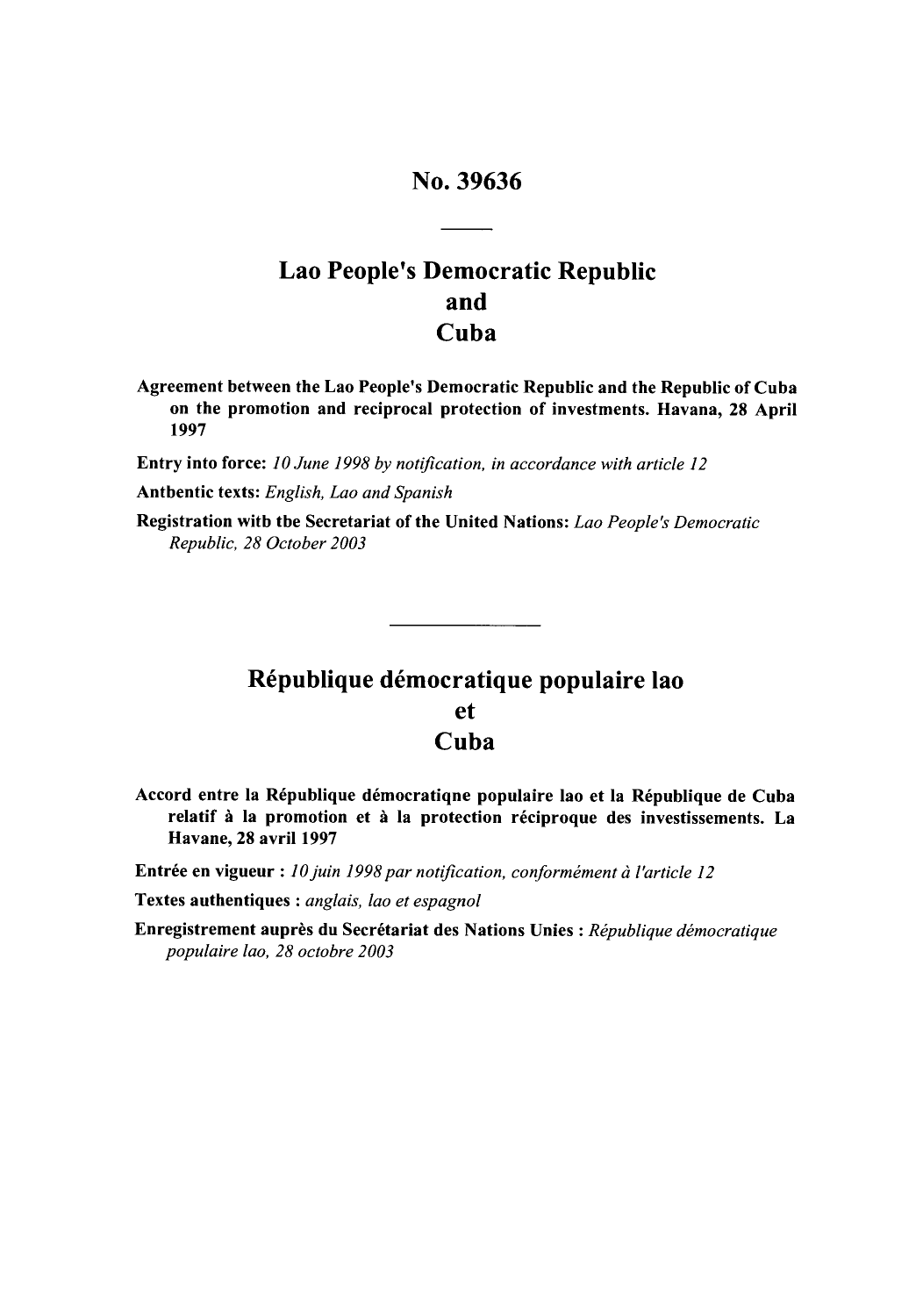#### **[ ENGLISH TEXT - TEXTE ANGLAIS ]**

# AGREEMENT BETWEEN THE LAO PEOPLE'S DEMOCRATIC REPUBLIC AND THE REPUBLIC OF CUBA ON THE PROMOTION AND RECIPRO-CAL PROTECTION OF INVESTMENTS

The Lao People's Democratic Republic and the Republic of Cuba (Hereinafter referred to as the "Contracting Parties");

Desiring to intensify their economic cooperation to the mutual benefit of both States;

Having as their objective to create and maintain favourable conditions for investments by investors of either State in the territory of the other State, and

Recognising that the promotion and reciprocal protection of investments, on the basis of this Agreement, will stimulate the business initiatives in this field,

Have agreed as follows:

# *Article 1. Definition*

For the purposes of this Agreement:

1. "Investment" means every kind of asset invested in regard to economic activities by an investor of either Contracting Party in the territory of the other Contracting Party pursuant to the laws and regulations of the latter, and in particular, though not exclusively, includes:

a) movable and immovable property, as well as any other rights in rem such as mortgages, liens, pledges and any other similar rights;

b) shares in and stock and debentures of a company and any other form of participation in a company

c) claims to money or to any performance under contract having an economic value, as well as loans connected to an investment;

d) intellectual property rights, in particular, copyrights, patents, trade marks, industrial models, technical processes, know-how, trade secrets, trade names and goodwill, connected to an investment;

e) rights or permits conferred by law or under contract, including concessions to search for, cultivation, extract or exploit natural resources;

Any change in the form in which the investments have been made does not affect their character as investments.

2. "Investor" means, any natural or legal person of either Contracting Party making investments in the territory of the other Contracting Party.

a) natural person means, with regard to either Contracting Party, any person having the citizenship of that State in accordance with its laws;

b) "legal person" means, with regard to either Contracting Party", any entity established or constituted in its territory in accordance with the laws of that Contracting Party.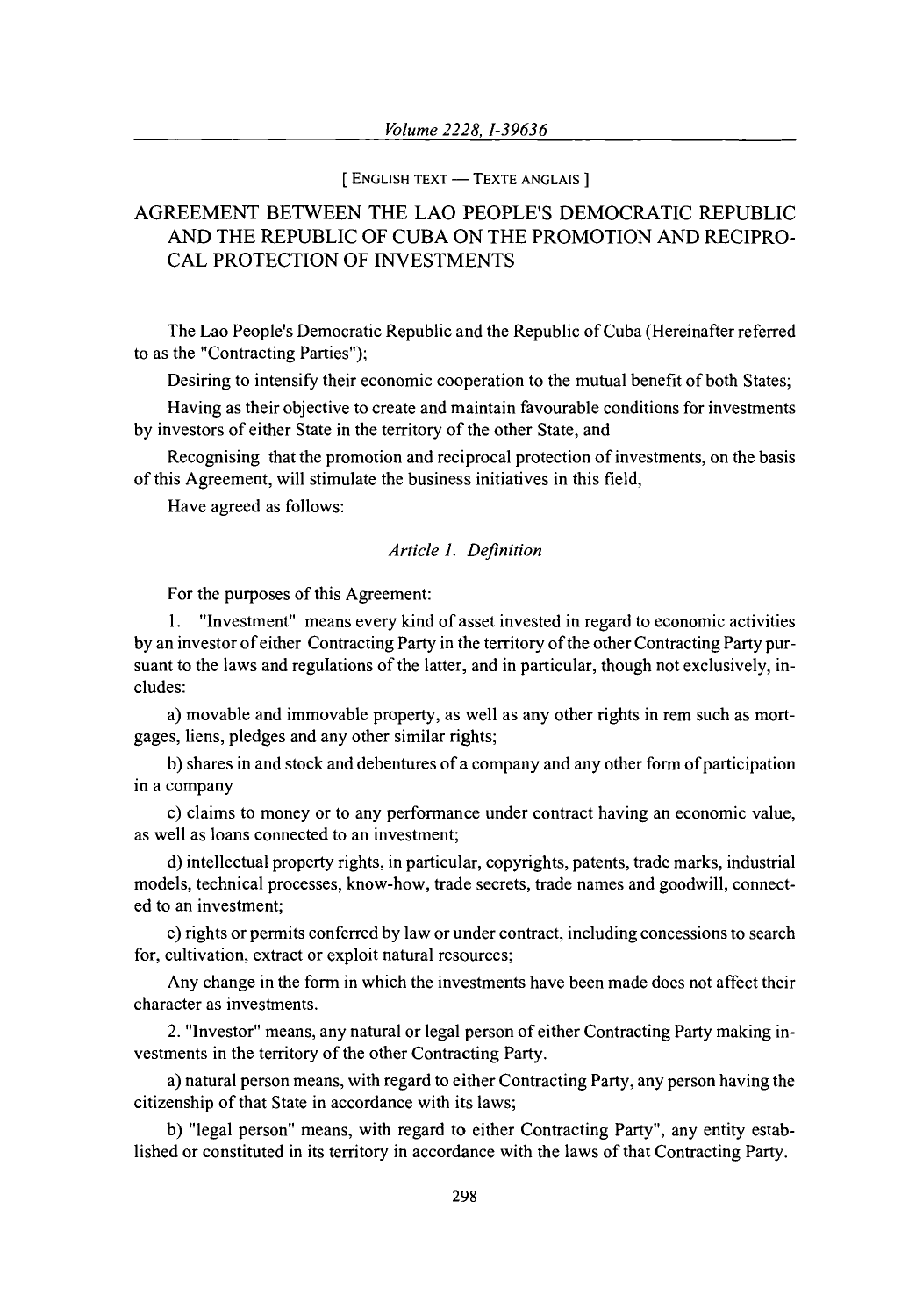3. "Returns " means the amounts yielded by an investment and in particular, though not exclusively, includes profit, interest, capital gains, shares, dividends, royalties and fees.

4. "Territory" means the territory of the Lao People's Democratic Republic and the territory of the Republic of Cuba, as well as the maritime areas, including the sea bed and subsoil adjacent to the outer limits of the territorial waters of either territory, over which the State in question exercises, in conformity with international law, sovereign rights or jurisdiction.

# *Article 2. Promotion and Protection of Investments*

1. Each Contracting Party shall promote and create favorable conditions, in conformity with its laws and regulations, in its territory for investments by investors of the other Contracting Party, and shall admit such investments in accordance with its legislation.

2. Investments by investors of a Contracting Party shall, at all times, be accorded fair and equitable treatment and shall enjoy full protection and security in the territory of the other Contracting Party.

3. Each Contracting Party shall create favorable conditions for the granting of visa and work permits required in its territory in order that the nationals of the other Contracting Party can perform their activities connected to the investment.

#### *Article 3. National and Most-favored Nation Treatment*

1. Each Contracting Party shall accord, in its territory, to investments and returns of investors of the other Contracting Party, treatment no less favorable than that which it accords to investments and returns of its own investors or to investments and returns of investors of any third State.

2. Each Contracting Party shall accord to investors of the other Contracting Party, in regard to the management, maintenance, use, enjoyment or disposal, in its territory, of investments a fair and equitable treatment which is no less favorable than that which it accords to its own investors or to investors of any third State.

3. For the avoidance of doubt, it is confirmed that the investments or returns of nationals or companies referred to in paragraphs **(1)** and (2) above are those governed by national legislation covering foreign investment and that the treatment provided for in paragraphs (1) and (2) above shall apply to the provisions of Articles 1 to 11 of this Agreement.

4. The provisions of paragraphs (1) and (2) of this Article shall not be construed so as to oblige one Contracting Party to extend to the nationals or companies of the other Contracting Party the benefits of any treatment, preference or privilege resulting from:

a) any custom union, free trade area, monetary union or any similar international agreements leading to such unions or institutions or any other forms of regional cooperation to which either of the Contracting Party is or may become a party.

b) any international agreement or arrangement relating wholly or mainly to taxation.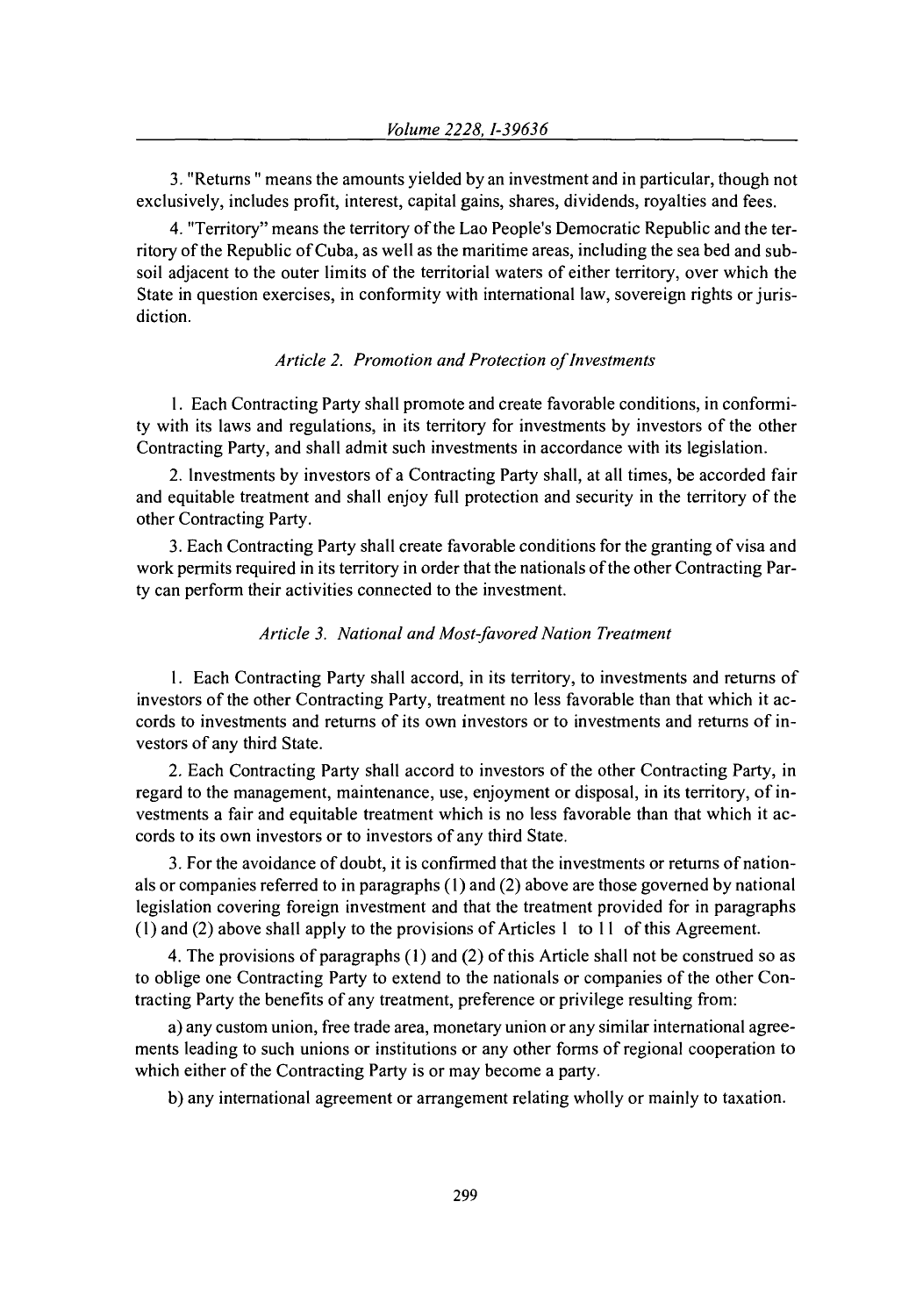# *Article 4. Compensation for Losses*

**1.** Investors of one Contracting Party whose investments in the territory of the other Contracting Party suffer losses owing to war or other armed conflict, a state of national emergency, civil disturbance, revolts, or insurrection in the territory of the other Contracting Party shall be accorded by the latter Contracting Party treatment, as regards to restitution, indemnification, compensation or other settlement, no less favourable than that which the latter Contracting Party accords to its own investors or to investors of any third State.

Resulting payments shall be freely transferable and shall be made without unnecessary delay in freely convertible currency.

2. Without prejudice to paragraph (1) of this Article, investors of one Contracting Party who, in any of the situations referred to in that paragraph suffer losses in the territory of the other Contracting Party resulting from:

a) requisitioning of their properties by the latter's forces or authorities, or

b) destruction of their properties by the latter's forces or authorities, which was not caused in combat actions or was not required by the necessity of the situation,

shall be accorded fair and appropriate compensation for the losses suffered during the requisitioning or resulting from the destruction of their properties. Resulting payments shall be freely transferable and shall be made without unnecessary delay in freely convertible currency.

# *Article 5. Expropriation*

**1.** Investments by investors of either Contracting Party in the territory of the other Contracting Party, shall not be expropriated, nationalized or subjected to any other measure the effects of which would be tantamount to expropriation or nationalization (hereinafter referred to as "expropriation"), except in the public interest, under due process of law, on a non-discriminatory basis and against payment of prompt, adequate and effective compensation.

Such compensation shall amount to the market value of the investment expropriated immediately before the expropriation was made or became public knowledge, and shall include interests from the date of expropriation until payment is made effective. It shall be realizable, freely transferable and made effective without delay in freely convertible currency.

2. The investor affected shall be entitled to a prompt review, by the legal authorities or any independent authority of the Contracting Party making the expropriation, the valuation of his investment in accordance with the principles set out in this Article.

3. The provisions of paragraph **I** of this Article shall also apply where a Contracting Party expropriates the assets of a company which is established or constituted under the laws in force in its territory and in which investors of the other Contracting Party own shares.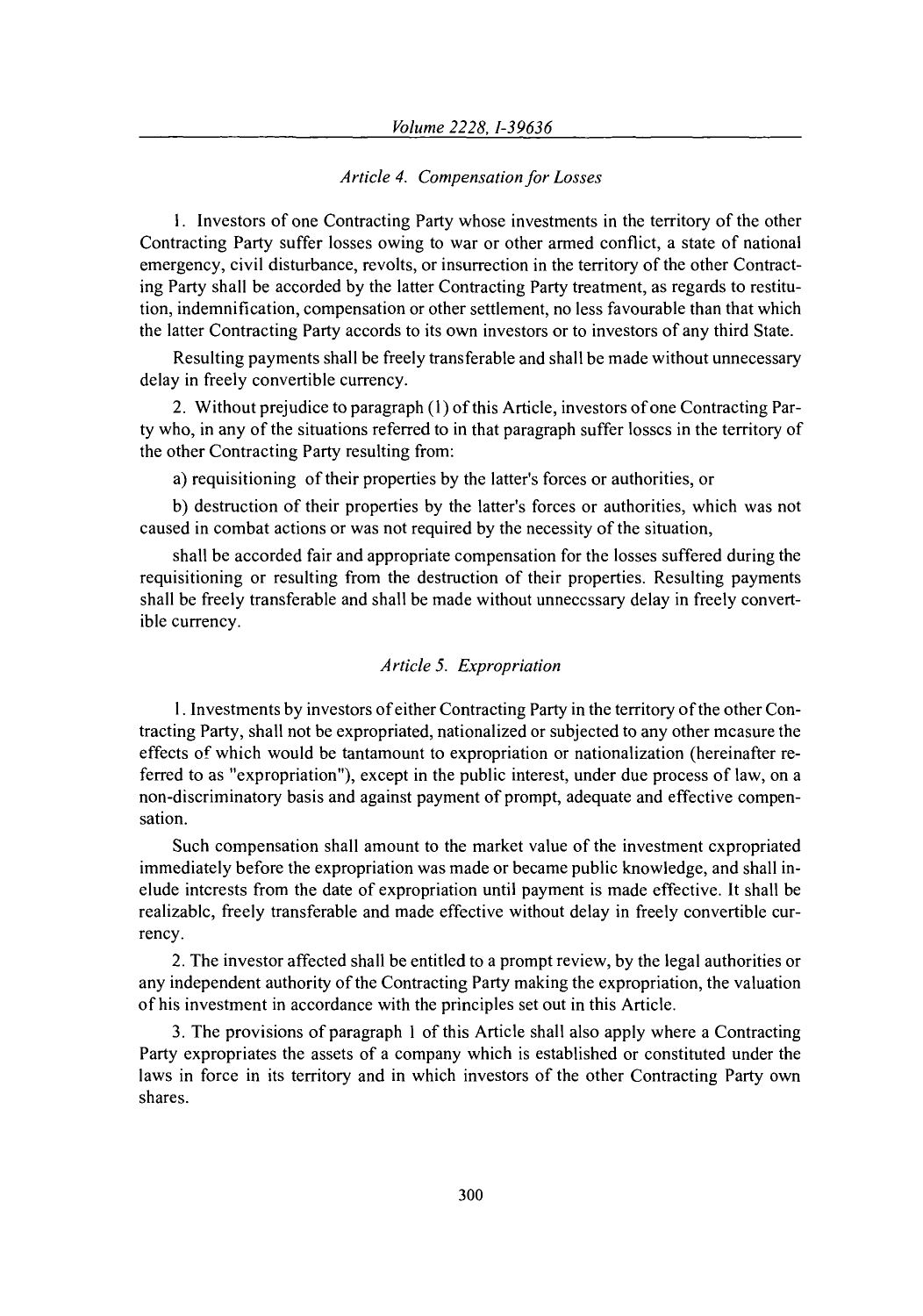# *Article 6. Transfers*

**1.** Each Contracting Party shall guarantee the unrestricted transfer of payments relating to the investment and its returns, after fulfillment of tax obligations. The transfer shall be effected without delay, in a freely convertible currency agreed upon by the parties, and shall include in particular, though not exclusively:

a) capital and additional amounts to maintain or increase the investment

b) profits, interest, dividends and other current incomes;

c) funds in repayment of loans;

d) royalties and fees;

e) proceeds of sale or liquidation of the investment

f) incomes of natural persons subject to the laws and regulations in force in the territory of the Contracting Party where the investment is made.

2. For the purposes of this Agreement, the rates of exchange shall be the market rates of exchange applicable on the date of transfer, unless otherwise agreed.

### *Article 7. Subrogation*

1. If either Contracting Party or its designated agency makes a payment to one of its investors under any financial guarantee against non-commercial risks it has granted in regard of an investment in the territory of the other Contracting Party, the latter shall recognize:

a) The assignment of any right or claim of that investor, under law or legal transaction, to the first Contracting Party or its designated agency, as well as,

b) that the first Contracting Party or its designated agency is entitled, by virtue of the principle of subrogation, to exercise such rights and claims of the said investor, and shall take over the obligations relating to the investment.

2. The subrogated rights and claims shall not exceed the rights and claims which the investor is entitled to exercise.

### *Article 8. Settlement of disputes between an investor and a Contracting Party*

1. Disputes between an investor of a Contracting Party and the other Contracting Party, in relation to an investment in the territory of that Contacting Party, shall, if possible, be settled by the disputing parties in an amicable way.

2. If such disputes cannot thus be settled within six months from the date either party requested amicable settlement, the investor concerned may submit the dispute either to:

a) the competent courts of the Contracting Party in the territory of which the investment has been made,

b) the Arbitration Tribunal of the International Chamber of Commerce in Paris, or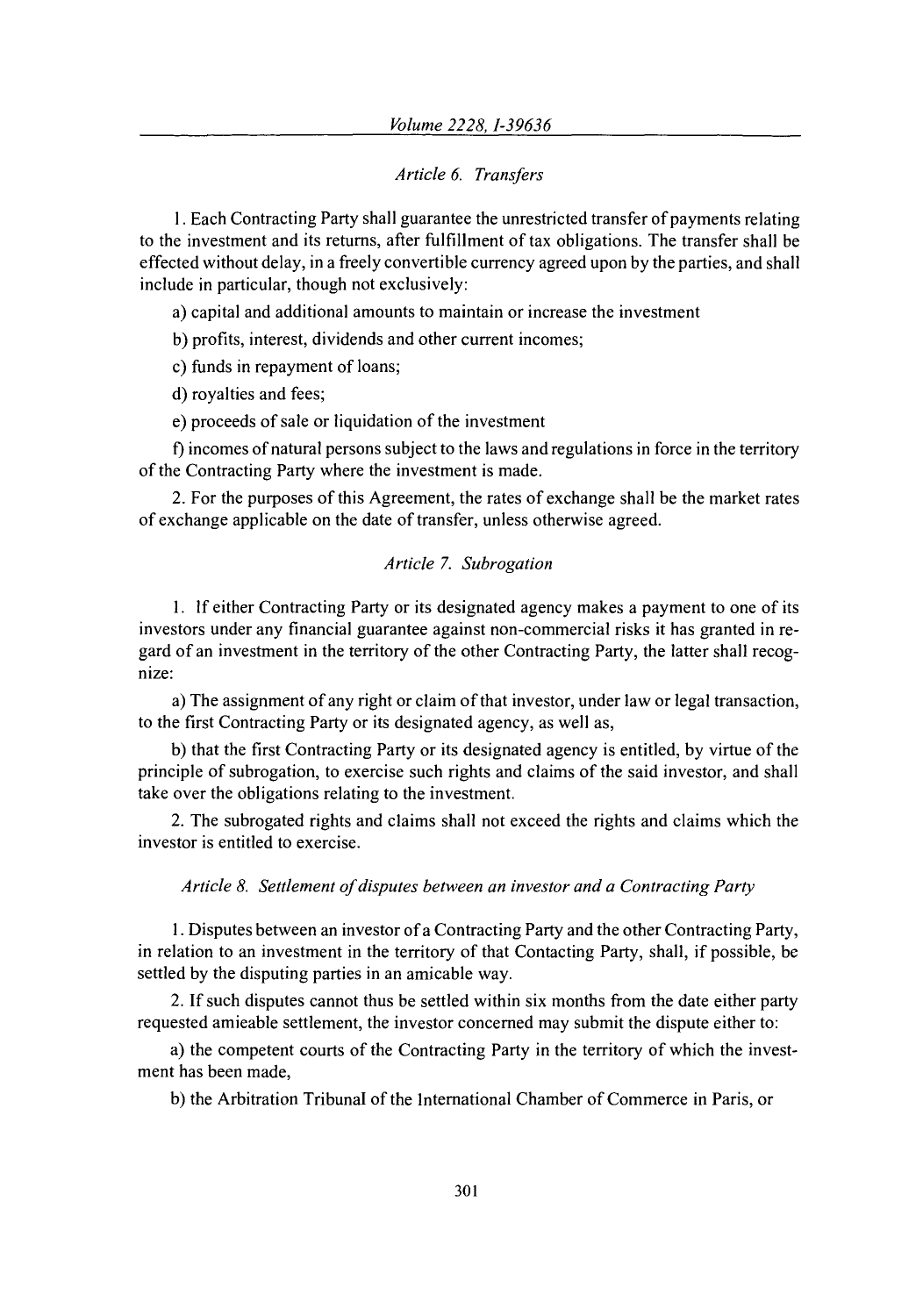c) an international arbitrator or ad-hoc Arbitration Tribunal established under the Arbitration Rules of the United Nations Commission on International Trade Law (UNCITRAL).

Such Rules can be modified by written agreement of the Parties to the dispute. The awards of the Arbitration Tribunal shall be final and binding on both parties to the dispute.

## *Article 9. Settlement of Disputes between the Contracting Parties*

1. Any dispute between the Contracting Parties concerning the interpretation or application of this Agreement shall, if possible, be settled by consultations and negotiations.

2. If the dispute cannot thus be settled within six months from the beginning of the negotiations, it shall, upon request of either Contracting Party be submitted to an Arbitration Tribunal, in conformity with the provisions of this Article.

3. The Arbitration Tribunal shall be constituted, for each individual case, as follows: each Contracting Party shall appoint, within two months from the date of the request for arbitration, one arbitrator, and these two arbitrators shall agree upon a national of a third State as Chairman of the Tribunal (hereinafter referred to as the "Chairman'). The Chairman shall be appointed within three months from the date of the appointment of the two arbitrators.

4. **If** within the periods specified in paragraph 3) of this Article the necessary appointments have not been made, either Contracting Party may invite the President of the International Court of Justice to make the necessary appointments. If the President of the Court is a national of either Contracting Party or if he is otherwise prevented from discharging the said function, the Vice-President of the Court will be invited to make the appointments. If he too is a national of either Contracting Party or is otherwise prevented from discharging the said function, the member of the Court next in seniority, who is not a national of either Contracting Party, shall be invited to make the necessary appointments.

5. The Tribunal shall reach its decision by a majority of votes. Such decision shall be final and binding on the Contracting Parties. Each Contracting Party shall bear the cost of its own arbitrator and of its representation. The cost of the Chairman, as well as the other costs will be borne in equal parts by the Contracting Parties. The Tribunal shall determine its own procedure.

#### *Article* **10.** *Application of other Rules and Special Commitments*

**1.** Where a matter is regulated simultaneously by this Agreement and any other International Agreement of which both Contracting Parties are members, the most favourable shall apply in regard to both Contracting Parties and their investors who own investments in the territory of the other Contracting Party.

2. If the legislation of either Contracting Party entitles the investments by investors of the other Contracting Party to a treatment more favourable than is provided for by this Agreement such legislation shall, to the extent that it is more favourable, prevail over this Agreement.